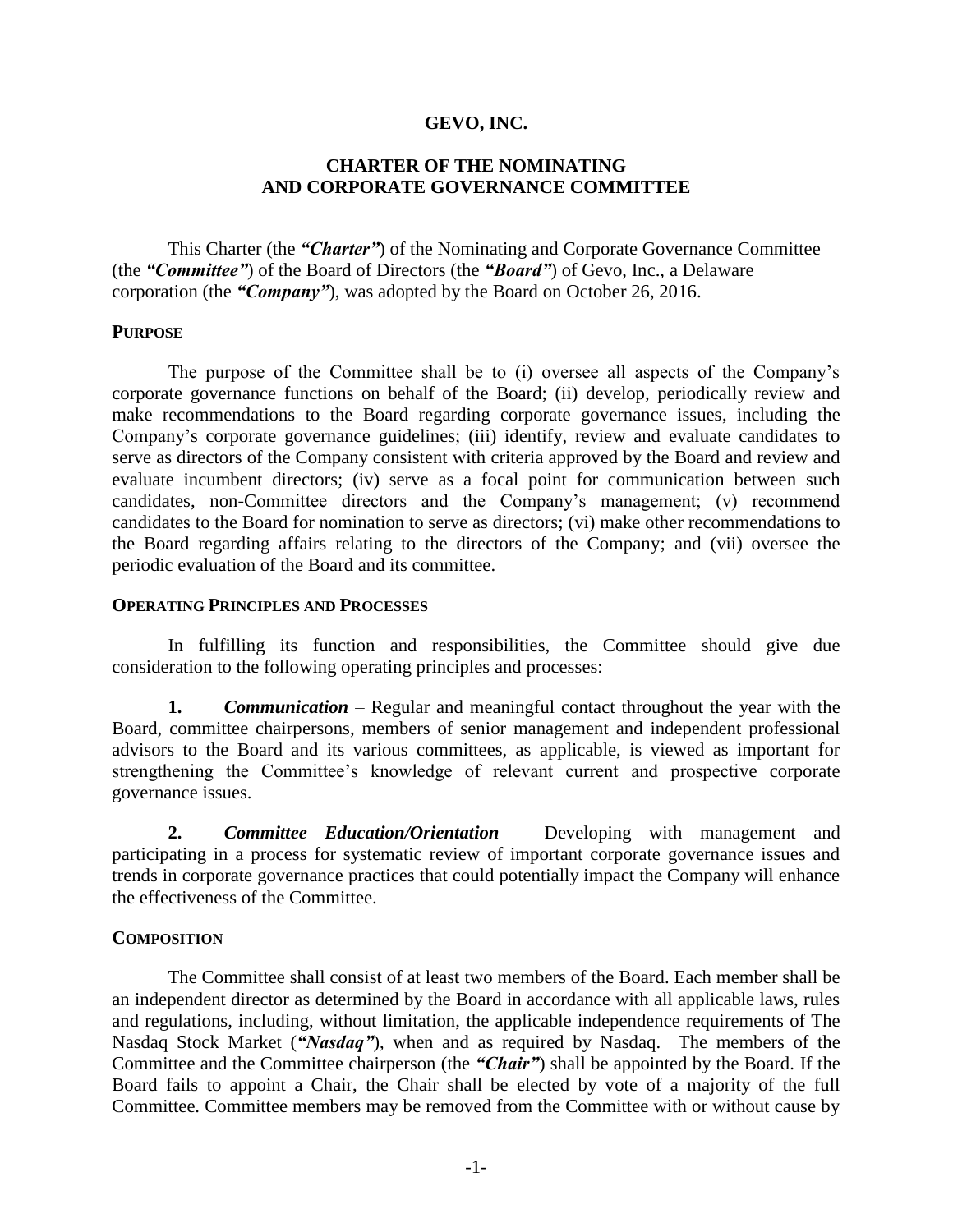the Board. Vacancies occurring on the Committee shall be filled by the Board. Any action duly taken by the Committee shall be valid and effective, whether or not the members of the Committee at the time of such action are later determined not to have satisfied the requirements for membership provided herein.

### **MEETINGS**

The Committee shall hold such regular or special meetings as its members deem necessary or appropriate. The Chair (or in his or her absence, a member designated by a majority of the Committee members present at such meeting) shall preside at all meetings of the Committee. The Chair shall designate a secretary for each meeting who shall record minutes of all formal actions of the Committee. The Committee shall keep regular minutes of any meetings where actions are taken (unless such actions are taken and reported to the Committee's satisfaction in the minutes of the Board meetings). Any such minutes kept by the Committee shall be distributed to each member of the Committee and other members of the Board. The Secretary of the Company shall maintain the original signed minutes for filing with the corporate records of the Company. The Chair shall report to the Board from time to time and whenever so requested to do so by the Board.

### **AUTHORITY**

The Committee shall have full access to all books, records, facilities and personnel of the Company as deemed necessary or appropriate by any member of the Committee to discharge his or her responsibilities hereunder. The Committee shall have the authority to obtain, at the expense of the Company, advice and assistance from internal or external legal counsel and other experts and advisors. In addition, the Committee shall have sole authority to retain and terminate any search firm to assist in the identification of director candidates, including sole authority to approve such firm's reasonable fees and other retention terms, all at the Company's expense. Other reasonable expenditures for external resources that the Committee deems necessary or appropriate in the performance of its duties are permitted. The Committee may form and delegate authority to subcommittees as appropriate and as permitted by applicable law, regulations and Nasdaq rules. Notwithstanding the foregoing, the operation of the Committee shall be subject to the Bylaws of the Company as in effect from time to time, Section 141 of the Delaware General Corporation Law, Nasdaq rules and other applicable laws. The approval of this Charter shall be construed as a delegation of authority to the Committee with respect to the responsibilities set forth herein.

#### **RESPONSIBILITIES**

To implement the Committee's purpose and policies, the Committee shall be charged with the following duties and responsibilities, with the understanding, however, that the Committee may supplement and, except as otherwise required by applicable law or the requirements of Nasdaq, deviate from these activities as appropriate under the circumstances:

**1.** *Director Nominations –* The Committee shall have the responsibility of identifying, reviewing and evaluating candidates to serve on the Board, including consideration of any potential conflicts of interest as well as applicable independence and experience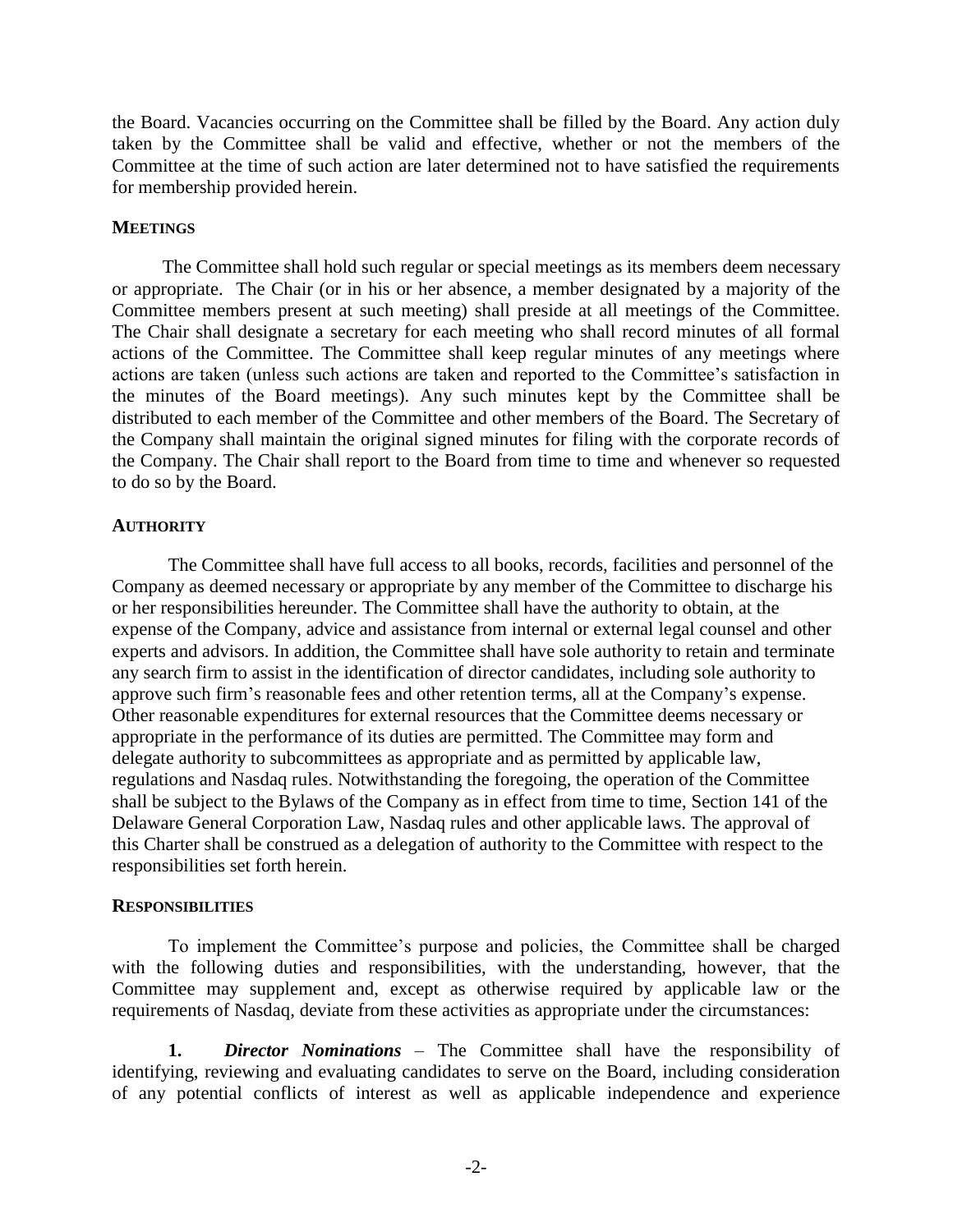requirements. The Committee shall have primary responsibility for determining the minimum qualifications for service on the Board and the right to modify the qualifications from time to time. The Committee shall also have the primary responsibility for reviewing, evaluating and considering the recommendation for nomination of incumbent directors for reelection to the Board, as well as monitoring the size of the Board. The Committee shall also recommend candidates to the Board for nomination to serve as directors, though this requirement is waived with respect to nominations of directors that a third party has a legal right to nominate. The Committee shall also have the power and authority to consider recommendations for Board nominees and proposals submitted by the Company's security holders and to establish any policies, requirements, criteria and procedures, including policies and procedures to facilitate security holder communications with the Board, to recommend to the Board appropriate action on any such proposal or recommendation and to make any disclosures required by applicable law in the course of exercising its authority.

**2.** *Board and Director Assessment –* The Committee shall periodically review, discuss and assess the performance of the Board, including Board committees, seeking input from senior management, the full Board and others. The assessment shall include evaluation of the Board's contribution as a whole and effectiveness in serving the best interests of the Company and its stockholders, specific areas in which the Board and/or management believe contributions could be improved, and overall Board composition and makeup, including the reelection of current Board members. The factors to be considered shall include whether the directors, both individually and collectively, can and do provide the integrity, experience, judgment, commitment (including having sufficient time to devote to the Company and level of participation), skills, diversity and expertise appropriate for the Company. In assessing the directors, both individually and collectively, the Committee may consider the current needs of the Board and the Company to maintain a balance of knowledge, experience and capability in various areas. The Committee shall also consider and assess (a) the independence of directors, including whether a majority of the Board continue to be independent from management in both fact and appearance, as well as within the meaning prescribed by Nasdaq, and (b) the leadership structure of the Board, including whether the role of Chairman of the Board and the Chief Executive Officer should be separate and, if it is to be separate, whether the Chairman should be selected from the non-employee directors or be an employee. The results of these reviews shall be provided to the Board for further discussion as appropriate. In appropriate circumstances, the Committee, in its discretion, shall consider and may recommend the removal of a director for cause, in accordance with the applicable provisions of the Company's Certificate of Incorporation, Bylaws and Corporate Governance Guidelines.

The Committee shall also develop and recommend to the Board procedures for selection of the chairperson of the Board.

**3.** *Board Committee Nominations –* The Committee, after due consideration of the interests, independence and experience of the individual directors and the independence and experience requirements of Nasdaq, the rules and regulations of the Securities and Exchange Commission and applicable law, shall evaluate the performance of the members of the committees of the Board, review the composition of such committees and recommend to the entire Board annually the chairmanship and membership of each such committee.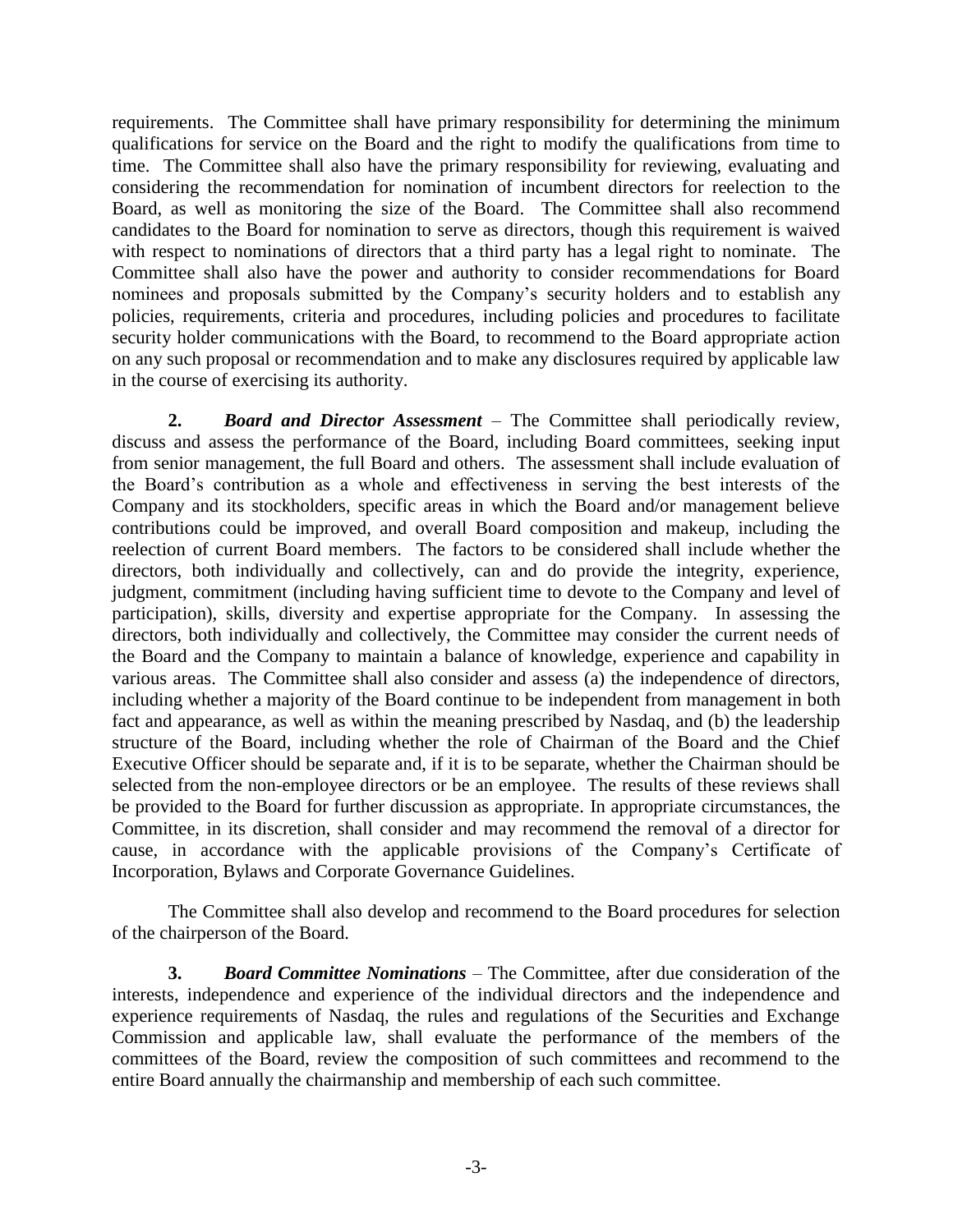**4.** *Continuing Education –* The Committee shall consider the need and, if necessary, develop and institute a plan or program for the continuing education of directors.

**5.** *Corporate Governance Guidelines –* The Committee shall develop, as appropriate, a set of corporate governance guidelines to be applicable to the Company. The Committee shall periodically review and assess these guidelines and their application, and shall recommend any changes deemed appropriate to the Board for its consideration. The Committee shall also make recommendations to the full Board regarding corporate governance matters generally, including, but not limited to, appropriate provisions to be included in the Company's Certificate of Incorporation, Bylaws, this Charter, the Company's code of conduct and corporate governance guidelines, and the charters of the Company's other committees.

**6.** *Code of Conduct –* The Committee shall periodically review the adequacy of the Company's Code of Business Conduct and Ethics (the *"Code")* and recommend changes deemed appropriate. The Committee shall also periodically review Company policy statements to determine their adherence to the Code and evaluate whether the principles described within the Code are being incorporated into the Company's business practices and culture.

**7.** *Procedures for Information Dissemination –* The Committee shall oversee and review the processes and procedures used by the Company to provide information to the Board and its committees. The Committee should consider, among other factors, the reporting channels through which the Board and its committees receive information and the level of access to outside advisors where necessary or appropriate, as well as the procedures for providing accurate, relevant and appropriately detailed information to the Board and its committees on a timely basis. The Committee shall also monitor the process and scope of director access and communications with management and other employees of the Company.

**8.** *Non-employee Director Compensation –* The Committee shall assist the members of the Compensation Committee of the Board or the Board, as requested, in determining the compensation paid to non-employee directors for their service on the Board and its committees.

**9.** *Management Succession –* The Committee shall periodically review with the Chief Executive Officer of the Company the plans for succession to the offices of the Company's Chief Executive Officer and other key executive officers and make recommendations to the Board with respect to the selection of appropriate individuals to succeed to these positions.

**10.** *Self-Assessment –* The Committee shall review, discuss and assess its own performance at least annually, and provide the Board with any recommendations for changes in procedures or policies governing the Committee.

**11.** *Annual Charter Review –* The Committee shall annually review and assess the adequacy of this charter, including the Committee's role and responsibilities as outlined in this Charter, and shall recommend any proposed changes to the Board for its consideration.

**12. Risk Management**. The Committee shall manage risks associated with the independence of the Board and potential conflicts of interest. The Committee shall report to the Board periodically regarding these matters.